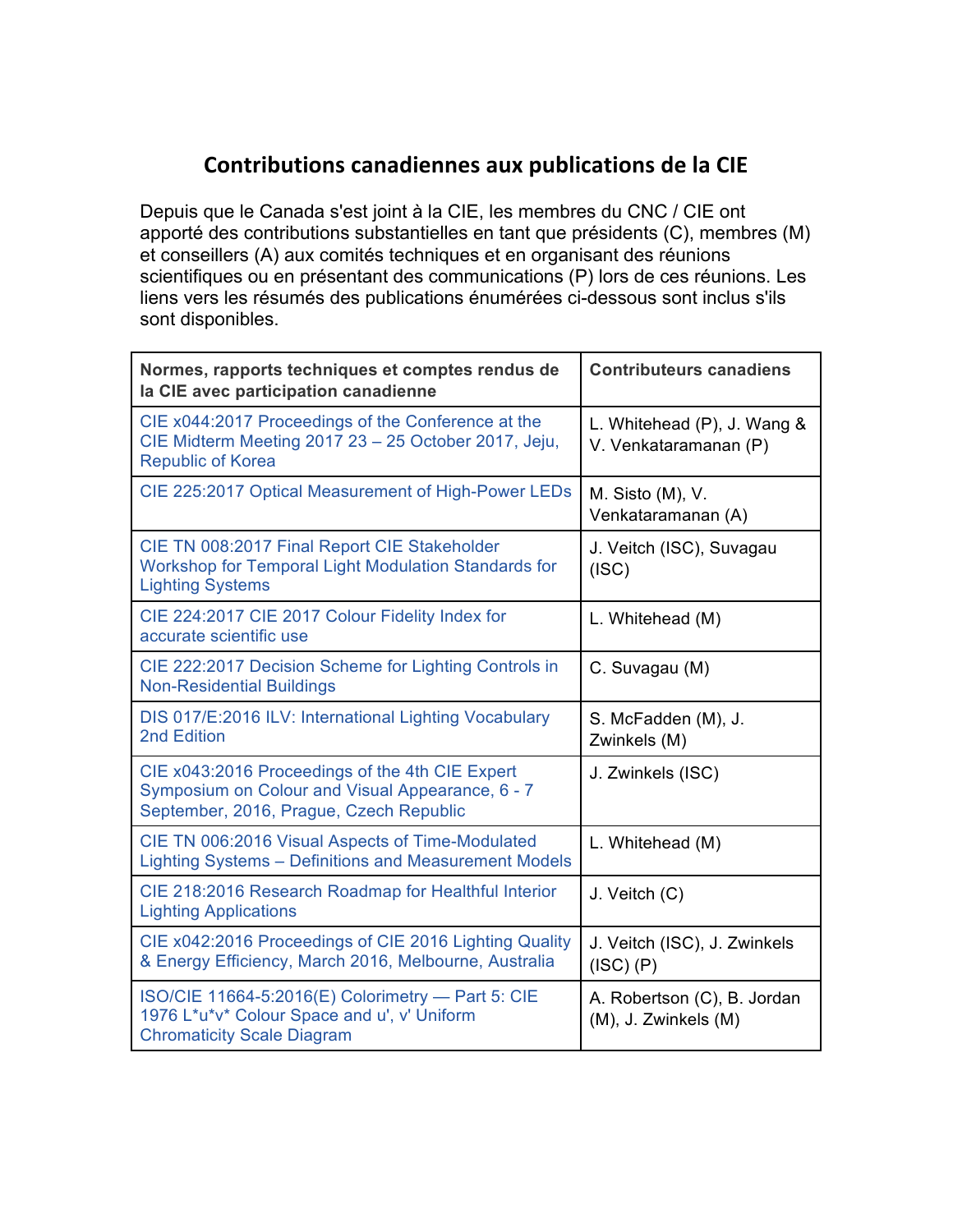| Normes, rapports techniques et comptes rendus de<br>la CIE avec participation canadienne                                                                      | <b>Contributeurs canadiens</b>                            |
|---------------------------------------------------------------------------------------------------------------------------------------------------------------|-----------------------------------------------------------|
| CIE 216:2015 Proceedings of the 28th Session of the<br>CIE, 28 June - 4 July 2015, Manchester, United<br>Kingdom                                              | L. Whitehead (P), H. Jafarian<br>(P)                      |
| CIE S 017-SP1:2015 ILV: International Lighting<br><b>Vocabulary -Supplement 1: Light Emitting Diodes</b><br>(LEDs) and LED Assemblies - Terms and Definitions | S. McFadden (M)                                           |
| CIE S 025/E:2015 Test Method for LED Lamps, LED<br><b>Luminaires and LED Modules</b>                                                                          | M. Sisto (M)                                              |
| CIE 215:2014 CIE Standard General Sky Guide                                                                                                                   | I. Ashdown (M)                                            |
| CIE 214:2014 Effect of Instrumental Bandpass Function<br>and Measurement Interval on Spectral Quantities                                                      | R. Baribeau (M), J. Zwinkels<br>(M)                       |
| CIE 213:2014 Guide to Protocols for Describing Lighting                                                                                                       | J. Veitch (Chair), D. Smith<br>(A)                        |
| CIE 212:2014 Guidance towards Best Practice in<br>Psychophysical Procedures Used when Measuring<br><b>Relative Spatial Brightness</b>                         | K. Niall $(M)$                                            |
| CIE 211:2014 Colour Appearance in Peripheral Vision                                                                                                           | S. McFadden (M)                                           |
| CIE 209:2014 Rationalizing Nomenclature for UV Doses<br>and Effects on Humans                                                                                 | V. Fioletov (M)                                           |
| CIE 208:2014 Effect of Stimulus Size on Colour<br>Appearance                                                                                                  | T. Nilsson (M)                                            |
| ISO/CIE 11664-6:2014(E) Colorimetry-Part 6:<br><b>CIEDE2000 Colour-Difference Formula</b>                                                                     | A. Robertson (C), B. Jordan<br>(M), J. Zwinkels (M)       |
| ISO/CIE 19476:2014(E) Characterization of the<br>Performance of Illuminance Meters and Luminance<br><b>Meters</b>                                             | T. Moggridge (M)                                          |
| CIE 205:2013 Review of Lighting Quality Measures for<br>Interior Lighting with LED Lighting Systems                                                           | E. Dikel (M)                                              |
| CIE x038:2013 (incl. Addendum) Proceedings of the CIE<br>Centenary Conference "Towards a New Century of<br>Light", 15-16 April 2013, Paris, France            | Veitch, J. (ISC) (P)                                      |
| CIE 173:2012 Tubular daylight guidance systems<br>(including erratum 1)                                                                                       | L. Whitehead (M)                                          |
| CIE x037:2012 Proceedings of CIE 2012 Lighting Quality<br>& Energy Efficiency, September 2012, Hangzhou, China                                                | J. Veitch (ISC), J. Zwinkels<br>(ISC), L. Whitehead (KS), |
| ISO 11664-3:2012(E)/CIE S014-3/E:2011 Colorimetry -<br>Part 3: CIE Tristimulus Values                                                                         | A. Robertson (C), B. Jordan<br>(M), J. Zwinkels (M)       |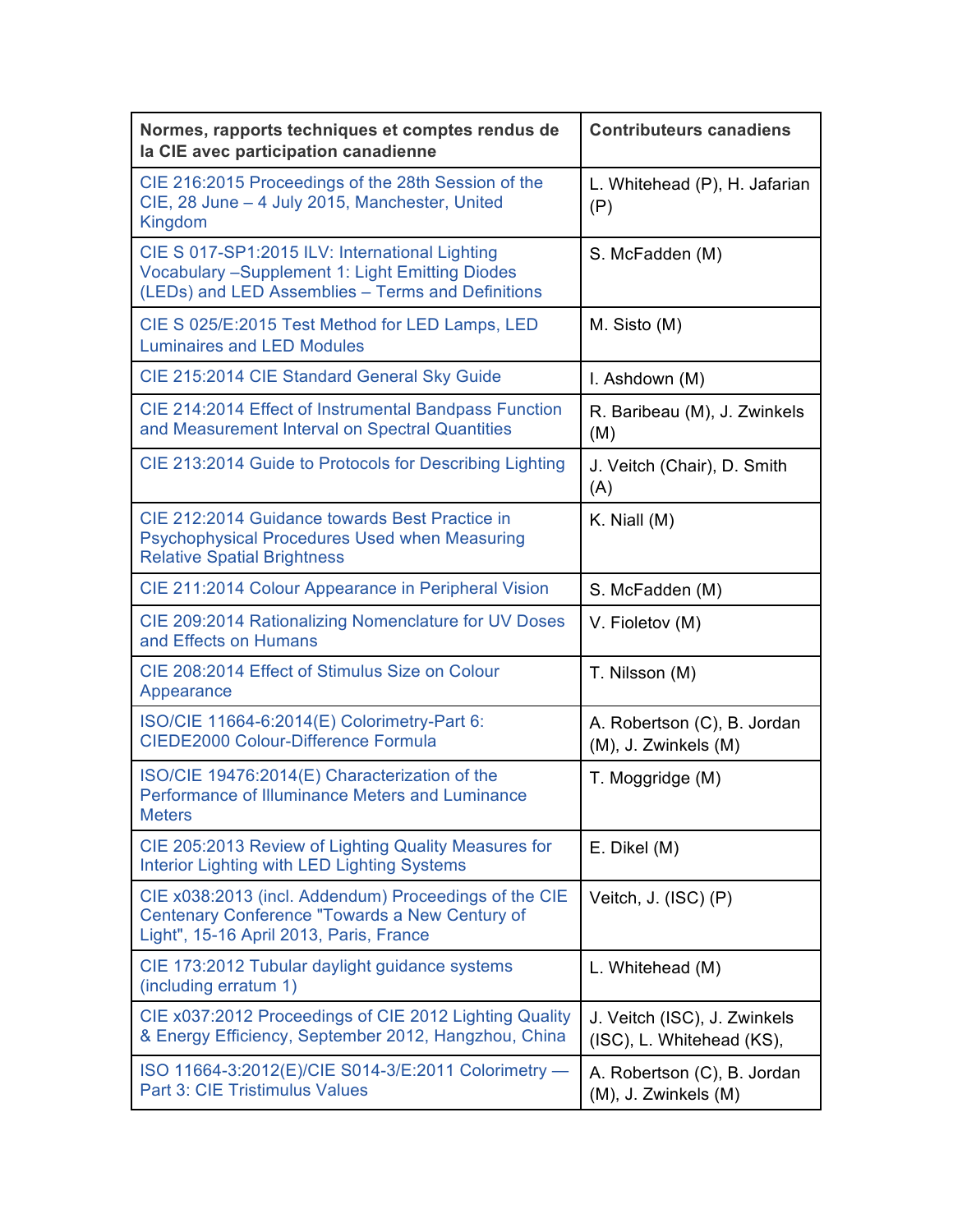| Normes, rapports techniques et comptes rendus de<br>la CIE avec participation canadienne                                                                                                          | <b>Contributeurs canadiens</b>                      |
|---------------------------------------------------------------------------------------------------------------------------------------------------------------------------------------------------|-----------------------------------------------------|
| CIE 198:2011 Determination of Measurement<br><b>Uncertainties in Photometry</b>                                                                                                                   | A. A. Gaertner (M)                                  |
| CIE 198-SP1.(1-4):2011 Determination of Measurement<br>Uncertainties in Photometry - Supplement 1: Modules<br>and Examples for the Determination of Measurement<br><b>Uncertainties (4 Parts)</b> | A. A. Gaertner (M)                                  |
| CIE 197:2011 Proceedings of the 27th Session of the<br>CIE, 9-16 July 2011, Sun City, South Africa                                                                                                | J. Veitch (P), J Zwinkels (P),<br>L. Whitehead (P)  |
| CIE 195:2011 Specification of Colour Appearance for<br><b>Reflective Media and Self-Luminous Display</b><br>Comparisons                                                                           | A. Robertson (M)                                    |
| CIE 192:2010 Practical Daylight Sources for Colorimetry                                                                                                                                           | J. C. Zwinkels (M)                                  |
| CIE x035:2010 Proceedings of CIE 2010 Lighting Quality<br>& Energy Efficiency, March 2010, Vienna, Austria                                                                                        | J. Veitch et al. (P)                                |
| Proceedings of the 2010 CIE 2nd Expert Symposium on<br>Appearance, Gent, Belgium, Sep 2010                                                                                                        | L. Whitehead (P) M.<br>Mossman (P)                  |
| CIE 185:2009 Reappraisal of colour matching and<br><b>Grassmann's laws</b>                                                                                                                        | A. Robertson (M)                                    |
| CIE 158:2009 (including Erratum 1) Ocular Lighting<br><b>Effects on Human Physiology and Behaviour</b>                                                                                            | J. Veitch (C)                                       |
| CIE 184:2009 Indoor daylight illuminants                                                                                                                                                          | B. Jordan (M), J. Zwinkels<br>(M)                   |
| S014-5 Colorimetry - Part 5: CIE 1976 L*u*v* Colour<br>Space and u', v', Uniform Chromaticity Scale Diagram                                                                                       | A. Robertson (C), B. Jordan<br>(M), J. Zwinkels (M) |
| CIE x033:2008 Proceedings of the 2nd CIE Expert<br>Symposium on "Advances in Photometry abd<br>Colorimetry", 7-8 July 2008, Turin, Italy                                                          | A. Gaertner (P)                                     |
| ISO 11664-4:2008(E)/CIE S014-4/E:2007 Colorimetry -<br>Part 4: CIE 1976 L*a*b* Colour Space                                                                                                       | A. Robertson (C), B. Jordan<br>(M), J. Zwinkels (M) |
| CIE 182:2007 Calibration methods and<br>photoluminescent standards for total radiance factor<br>measurements                                                                                      | J. Zwinkels (C)                                     |
| CIE 127:2007 Measurement of LEDs                                                                                                                                                                  | I. Ashdown (M)                                      |
| 178:2007 Proceedings of the 26th Session of the CIE, 4-<br>11 July 2007, Beijing, China                                                                                                           | J. A. Veitch (P)                                    |
| ISO 11664-1:2007(E)/CIE S 014-1/E:2006 CIE<br><b>Colorimetry - Part 1: Standard Colorimetric Observers</b>                                                                                        | A. Robertson (C), B. Jordan<br>(M), J. Zwinkels (M) |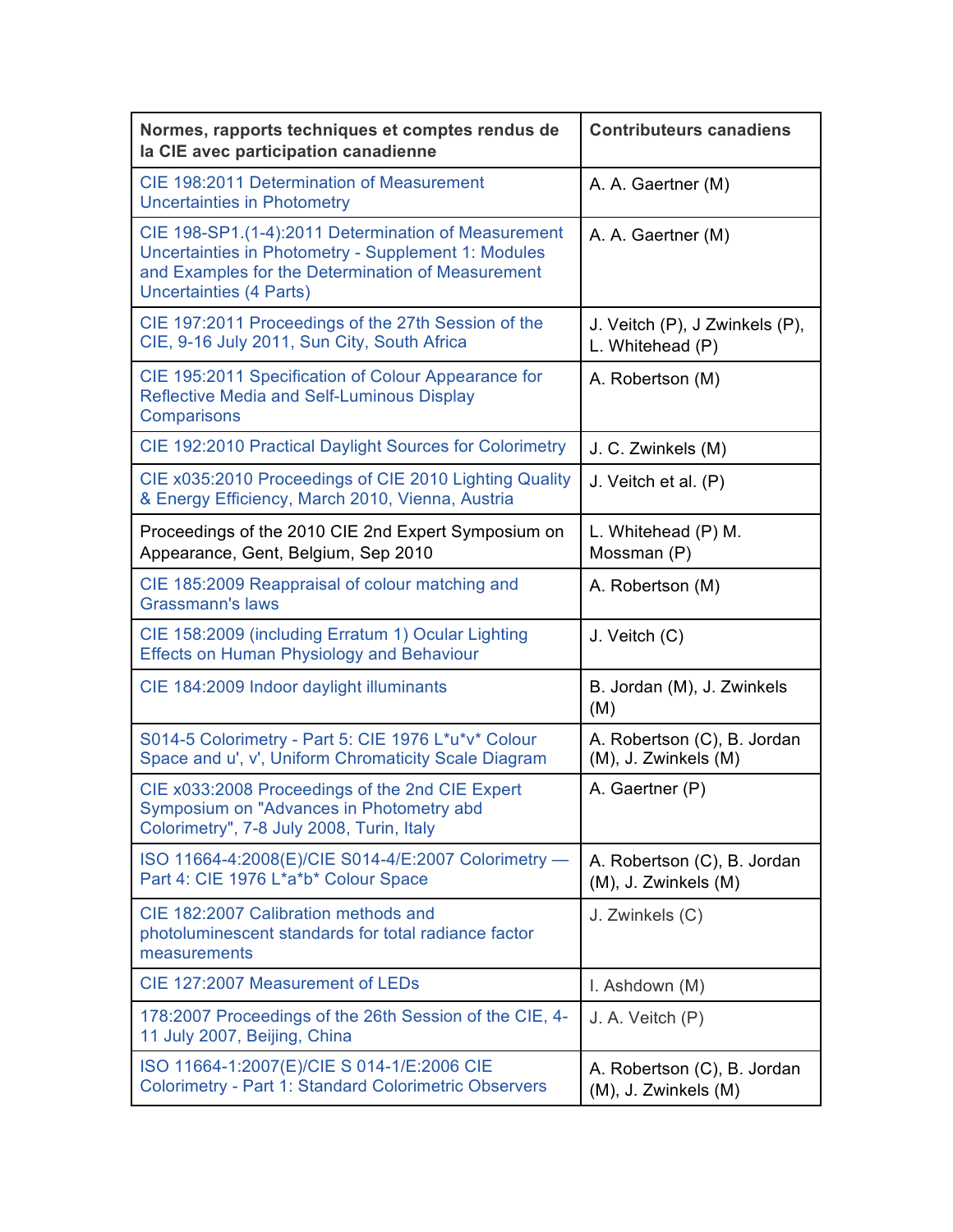| Normes, rapports techniques et comptes rendus de<br>la CIE avec participation canadienne                                                                      | <b>Contributeurs canadiens</b>                                                                       |
|---------------------------------------------------------------------------------------------------------------------------------------------------------------|------------------------------------------------------------------------------------------------------|
| CIE 177:2007 Colour rendering of white LED light<br>sources                                                                                                   | I. Ashdown (M)                                                                                       |
| CIE 176:2006 Geometric tolerances for colour<br>measurements                                                                                                  | B. Jordan, (M), J. Zwinkels<br>(M)                                                                   |
| CIE 175:2006 A framework for the measurement of<br>visual appearance                                                                                          | S. McFadden (M), J. Veitch<br>(A)                                                                    |
| x031:2006 Proceedings of the 2nd CIE Expert<br>Symposium on Lighting and Health, 7-8 September<br>2006, Ottawa, Canada                                        | M. Dumont & C. Beaulieu<br>(P), J. A. Veitch (P) A. Levitt,<br>Beaulieu et al. (P), S. Rowley<br>(P) |
| CIE x030:2006 Proceedings of the ISCC/CIE Expert<br>Symposium 2006 "75 Years of the CIE Standard<br>Colorimetric Observer", 16-17 May 2006, Ottawa,<br>Canada | S. McFadden, (ISC), T.<br>Nilsson (P), A. Robertson (P)                                              |
| CIE 171:2006 Test cases to assess the accuracy of<br>lighting computer programs                                                                               | I. Ashdown (M)                                                                                       |
| CIE 167:2005 Recommended practice for tabulating<br>spectral data for use in colour computations                                                              | A. Robertson (M), J.<br>Zwinkels (M)                                                                 |
| CIE 165:2005 CIE 10 degree photopic photometric<br>observer                                                                                                   | A. Robertson (M)                                                                                     |
| CIE 164:2005 Hollow light guide technology and<br>applications                                                                                                | L. Whitehead (C from 1998),<br>B. York (M)                                                           |
| ISO 23539:2005(E)/CIE S 010/E:2004 Photometry - The<br>CIE system of physical photometry                                                                      | A. Robertson (M)                                                                                     |
| CIE 015:2004 Colorimetry, 3rd edition                                                                                                                         | A. Robertson (M)                                                                                     |
| CIE 157:2004 Control of damage to museum objects by<br>optical radiation                                                                                      | Philip Gabriel (M)                                                                                   |
| CIE 088:2004 Guide for the lighting of road tunnels and<br>underpasses, 2nd ed.                                                                               | W. Adrian (M)                                                                                        |
| CIE 158:2004 Ocular Lighting Effects on Human<br><b>Physiology and Behaviour</b>                                                                              | J. A. Veitch (C)                                                                                     |
| x027:2004 CIE Symposium 2004 "Light and Health: non-<br>visual effects", 30 September - 2 October 2004, Vienna,<br><b>Austria</b>                             | M. Dumont (P), J. A. Veitch<br>et al. (P)                                                            |
| CIE 154:2003 The maintenance of outdoor lighting<br>systems                                                                                                   | J. Roberge (M)                                                                                       |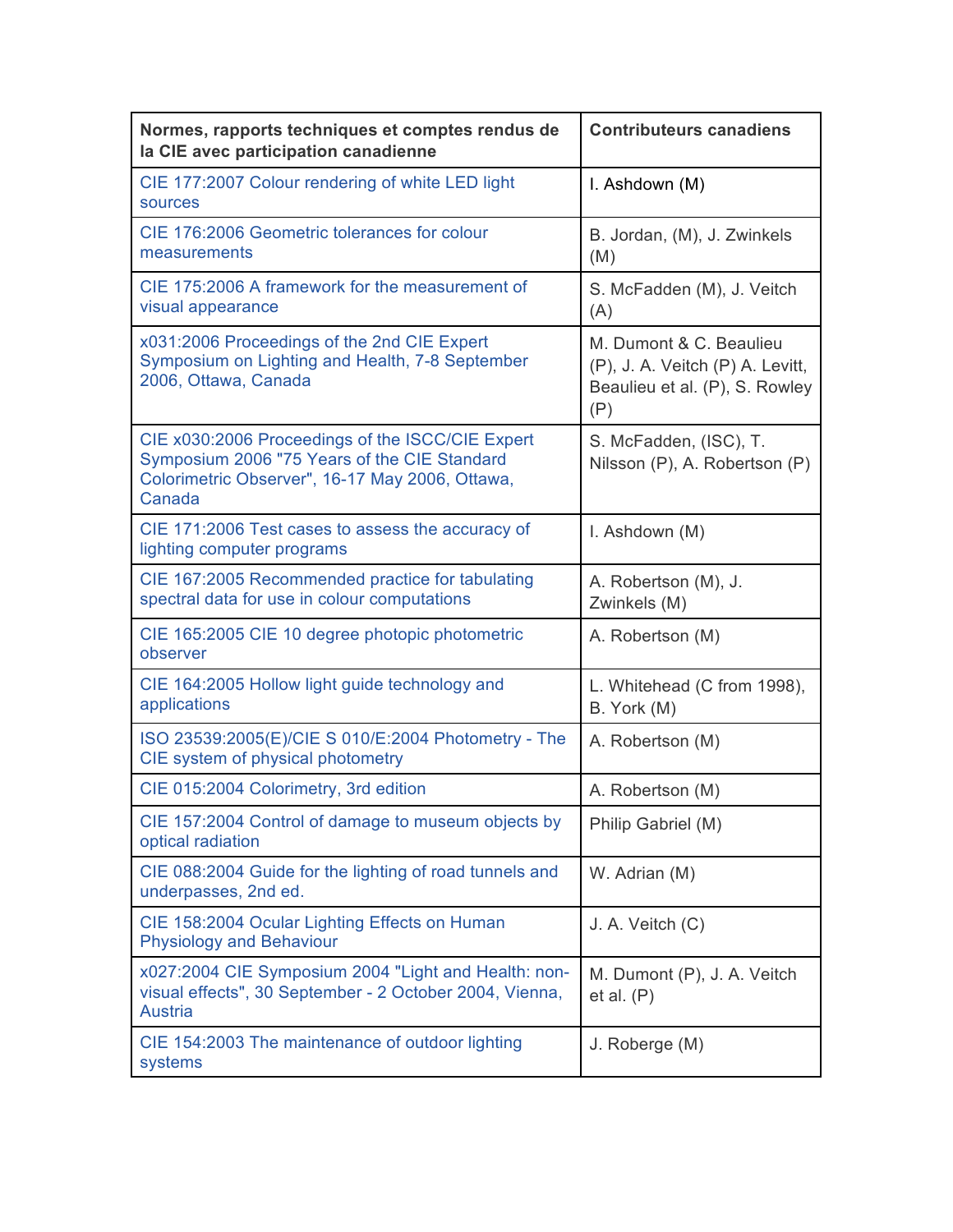| Normes, rapports techniques et comptes rendus de<br>la CIE avec participation canadienne                        | <b>Contributeurs canadiens</b>    |
|-----------------------------------------------------------------------------------------------------------------|-----------------------------------|
| CIE 153:2003 Report on intercomparison of<br>measurement of the luminous flux of highg-pressure<br>sodium lamps | A. Gaertner (M)                   |
| CIE 150:2003 Guide on the limitation of the effects of<br>obtrusive light from outdoor lighting installations   | J. Roberge (M)                    |
| CIE 149:2002 The use of tungsten filament lamps as<br>secondary standard sources                                | A. A. Gaertner (M)                |
| CIE 146/147:2002 CIE Collection on Glare 2002                                                                   | W. Adrian (M)                     |
| CIE 145:2002 The correlation of models for vision and<br>visual performance                                     | W. Adrian (C), S. McFadden<br>(M) |
| CIE 144:2001 Road surface and road marking reflection<br>characteristics                                        | W. Adrian (M), R. Gibbons<br>(M)  |
| CIE 143-2001 International recommendations for colour<br>vision requirements for transport                      | B. Tansley (M)                    |
| CIE 142-2001 Improvement to industrial colour-<br>difference evaluation                                         | A. Robertson (M)                  |
| CIE 141-2001 Testing of supplementary systems of<br>photometry                                                  | W. Cowan (M)                      |
| CIE 140-2000 Road lighting calculations                                                                         | W. Adrian (M)                     |
| CIE 051.2-1999 A method for assessing the quality of<br>daylight simulators for colorimetry                     | J. Zwinkels (M)                   |
| CIE 135-1999 CIE Collection 1999 / Vision and Colour /<br><b>Physical Measurement of Light and Radiation</b>    | J. Zwinkels (M)                   |
| CIE 129-1998 Guide for lighting exterior work areas                                                             | J Roberge (M)                     |
| CIE 124-1997 CIE Collection in Colour and Vision 1997                                                           | A. Robertson(M)                   |
| CIE 113-1995 Maintained Night-Time Visibility of<br><b>Retroreflective Road Signs</b>                           | W. Adrian                         |
| CIE 013.3-1995 Method of measuring and specifying<br>colour rendering properties of light sources               | A. Robertson (M)                  |
| CIE 115-1995 Recommendations for the Lighting of<br>Roads for motor and pedestrian traffic                      | W. Adrian (M)                     |
| CIE 114-1994 CIE Collection in photometry and<br>radiometry                                                     | A. Gaertner (M)                   |
| CIE 107-1994 Review of the Official Recommendations<br>of the CIE for the Colours of Signal Lights              | B. Tansley (M)                    |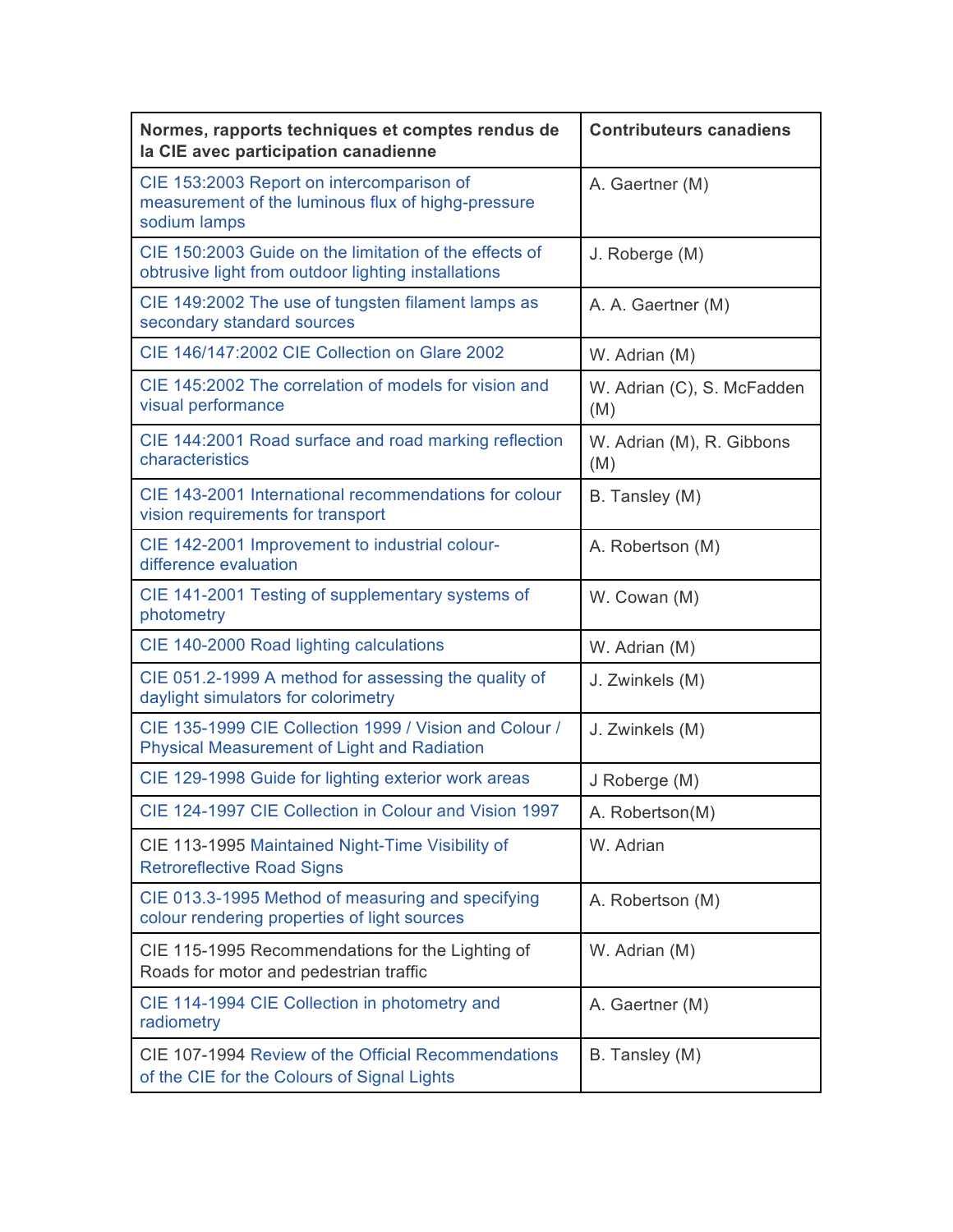| Normes, rapports techniques et comptes rendus de<br>la CIE avec participation canadienne                                  | <b>Contributeurs canadiens</b>     |
|---------------------------------------------------------------------------------------------------------------------------|------------------------------------|
| CIE 111-1994 Variable Message Signs                                                                                       | P. R. Korpal (M)                   |
| CIE 104-1993 Daytime Running Lights (DRL)                                                                                 | J. White (M)                       |
| CIE 106-1993 CIE Collection in photobiology and<br>photochemistry                                                         | J. Tsujita (M)                     |
| CIE 101-1993 Parametric effects in colour-difference<br>evaluation                                                        | A. Robertson (M)                   |
| CIE 100-1992 Fundamentals of the Visual Task of Night<br>Driving                                                          | W. Adrian (M), B. Tansley(M)       |
| CIE 099-1992 Lighting education (1983-1989)                                                                               | R. White (M)                       |
| CIE 086-1990 CIE 1988 2° spectral luminous efficiency<br>function for photopic vision                                     | P. K. Kaiser                       |
| CIE 087-1990 Colorimetry of self-luminous displays - A<br>bibliography                                                    | W. Cowan (M)                       |
| CIE 081-1989 Mesopic photometry: History, special<br>problems and practical solutions                                     | P. K. Kaiser (A)                   |
| CIE 080-1989 Special metamerism index: Change in<br>observer                                                              | P. Kaiser (A), G. Wyszecki<br>(A)  |
| CIE 077-1988 Electric light sources: State of the art -<br>1987                                                           | A. Mendel (M)                      |
| CIE 072-1987 Guide to the properties and uses of<br>retroreflectors at night                                              | B. Tansley (M)                     |
| CIE 067-1986 Guide for the photometric specification<br>and measurement of sports lighting installations                  | S. W. McKnight (M)                 |
| CIE 65-1985 Electrically Calibrated Thermal Detectors of<br><b>Optical Radiation (Absolute Radiometers)</b>               | L. P. Boivin (M)                   |
| CIE 64-1984 Determination of the Spectral<br><b>Responsitivity of Optical Radiation Detectors</b>                         | W. Budde (A)                       |
| CIE 62-1984 Lighting for swimming pools                                                                                   | S. W. McKnight                     |
| CIE 059-1984 Polarization: Definitions and<br>nomenclature, instrument polarization                                       | W. Budde (M)                       |
| CIE 063-1984 The spectroradiometric measurement of<br>light sources                                                       | C. Sanders (M), W. Budde<br>(A)    |
| CIE 061-1984 Tunnel entrance lighting: A survey of<br>fundamentals for determining the luminance in the<br>threshold zone | W. Adrian (M), A. Ketvirtis<br>(M) |